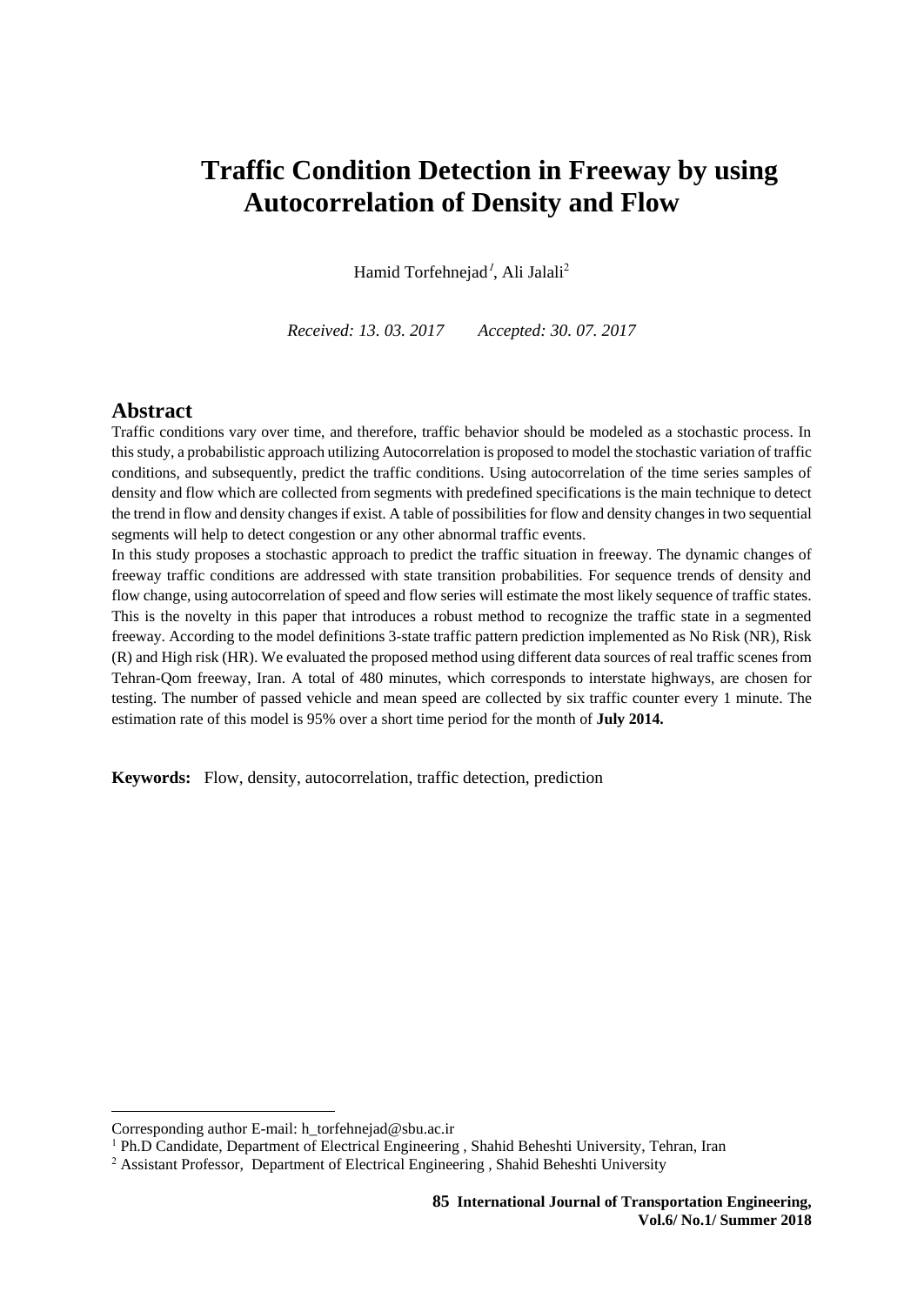## **1. Introduction**

Delays and congestion are two of the most important issues in traffic engineering studies. However, there is still congestion and delays for various reasons. Traffic events can be diagnosed by imaging cameras or by automatic incident detection algorithms (AID), which they have received their information from the several kinds of detectors. In classical approach the infrastructure plays the role of event detector like magnetic loops under road

Surface camera and other kinds of sensors on road side. Collected information is transmitted to traffic management centers and after processing data, information is provided to road users mainly using VMS and RDS-TMC.Active traffic management (ATM) is the ability to dynamically manage recurrent and non-recurrent congestion based on prevailing and predicted traffic conditions. Focusing on trip reliability, it maximizes the effectiveness and efficiency of the facility. It increases throughput and safety through the use of integrated systems with new technology, including the automation of dynamic deployment to optimize performance quickly and without delay that occurs when operators must deploy operational strategies manually. ATM approaches focus on influencing travel behavior with respect to lane/facility choices and operations. ATM strategies can be deployed singularly to address a specific need such as the utilizing adaptive ramp metering to control traffic flow or can be combined to meet systemwide needs of congestion management, traveler information, and safety resulting in synergistic performance gains [ Kurzhanskiy and Varaiya, 2010].

Mathematical description of traffic flow has been a lively subject to research. The traffic flow theory is a science, which has addressed questions related to understanding traffic

process and optimizing these processes through proper design and control [Hoogendoorn and Bovy, 2001]. During the past fifty years, a wide range of traffic flow theories and models have been developed. The models can be classified according to:

• Scales of the independent variables (continuous, discrete, semi-discrete).

• Representation of the processes (deterministic,stochastic).

 Level of detail (microscopic with high detail, mesoscopic with medium detail, macroscopic with low detail) [Yang and Sahli, n.d.]

The description of traffic dynamics and the level of detail differ in each family of traffic models. In the first order models of macroscopic family, fundamental diagrams specify the static function that exists between the density and the realized flow, which results in a static speed-density relationship. As a result, the resulting density dynamics might result in large speed variations as drivers travel along the freeway, especially in the locations with shocks. Higher order models capture the fact that drivers cannot respond to speed changes instantaneously. These models augment the conservation equations with the dynamics of the space-mean speeds to provide better descriptions of the traffic dynamics. The Cell Transmission Model (CTM) was extended to simulate traffic dynamics in a network with a more general topology, by introducing models for merging and diverging flows. This model was also further adapted to accommodate nonuniform cell lengths and other continuous, piecewise differentiable fundamental diagram [Daganzo, 1995]. The detection of traffic conditions using microscopic models and macroscopic models and the integration of different data received three defined phases by Boris Kerner intended and normal traffic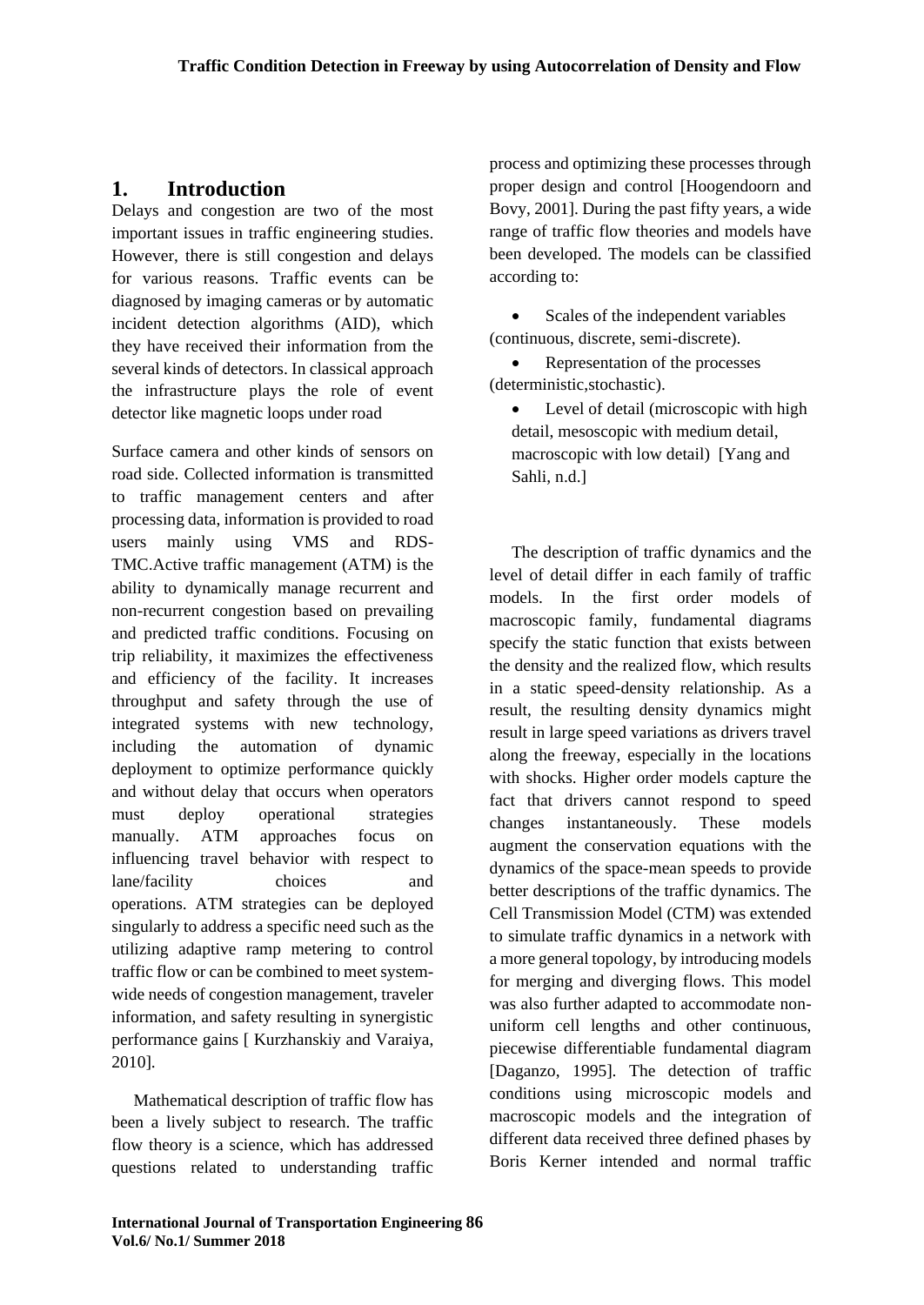Definitions (Free Flow), heavy (Synchronized Flow) and dense (Wide Moving Jam ) as they are.[Kerner, 2013] In this research a simplified model will be used with no onramps and off-ramps or road junctions. This is a valid assumption for a freeway stretch between two road junctions or for an interurban freeway with small in and out traffic along its length. If this assumption does not hold, additional measures, such as ramp metering, may be necessary.

# **2. Literature Review and Traffic Models**

So many researchers had studied the problem of reliable incident detection on freeway and had developed a number of automatic detection systems using different equipment live loop detectors, camera, or IntelliDrive-based probe vehicles. [Willsky et al. and Qiu et al. 2010]. Some other researchers have developed different algorithms to predict the traffic flow or other algorithms for dynamic speed management in segmented freeways. [Torfehnejad, 2011] develoed a realistic and practical method of dynamic speed limit control based on an operational macroscopic traffic flow simulation model which requires relatively less data collection efforts.. Such a solution reduces the cost of communication and the on-line computational load, and increases the modularity and scalability of the system. An accurate prediction of traffic parameters can help improve the transportation system functions with respect to real-time control strategies, advance warning in monitoring systems, as well as reduction of congestion, delay, and energy consumption. [Porikli and Li, 2004] Predictive information is essential to both transportation system users and providers for better decision making that could improve the productivity of the transportation system and reduce the direct and indirect cost of both

the system users and providers. In this study, a probabilistic approach utilizing autocorrelation of speed and flow time series is proposed to model the stochastic variation of traffic conditions, and subsequently, predict the traffic conditions. Since the early 1970s, there has been increasing interest in the traffic engineering research community in developing better freeway incident detection algorithms. Examples of these algorithms include the comparative algorithm, time series algorithm, McMaster algorithm [Aultman- Hall et al. 1991], artificial intelligence (AI) algorithm, macroscopic algorithm and wavelet algorithm. According to the comparative algorithms, incidents are detected by comparing a pair of traffic measurements (primarily occupancy) obtained from contiguous upstream and downstream detectors. Examples of these algorithms are the California algorithm [Payne and Tignor, 1978], the low-pass filtering algorithm [Stephanedes and Chassiakos, 1993], the Bayesian algorithm [Levin and Krause, 1978], and the shock wave analysis algorithm [Lin, 1995]. Among these comparative algorithms, the California algorithm is the one that was first developed. The low-pass filtering algorithm was developed based on the California algorithm. The study by Lin (1995) provided a theoretical proof for the approach taken by the comparative algorithms. The time series algorithms are characterized by application of the time series modeling techniques to freeway incident detection. These algorithms include the moving average (MA) algorithm [Whitson et al., 1969], the double exponential MA algorithm [Cook and Cleveland, 1974], the standard normalized deviation algorithm [Dudek and Messer, 1974], and the autoregressive integrated MA algorithm [Ahmed, 1983]. It can be seen from the time series methods that were employed in these algorithms, the sophistication of these time series methods increases with time. AI algorithms are distinguished from other algorithms by adopting techniques developed in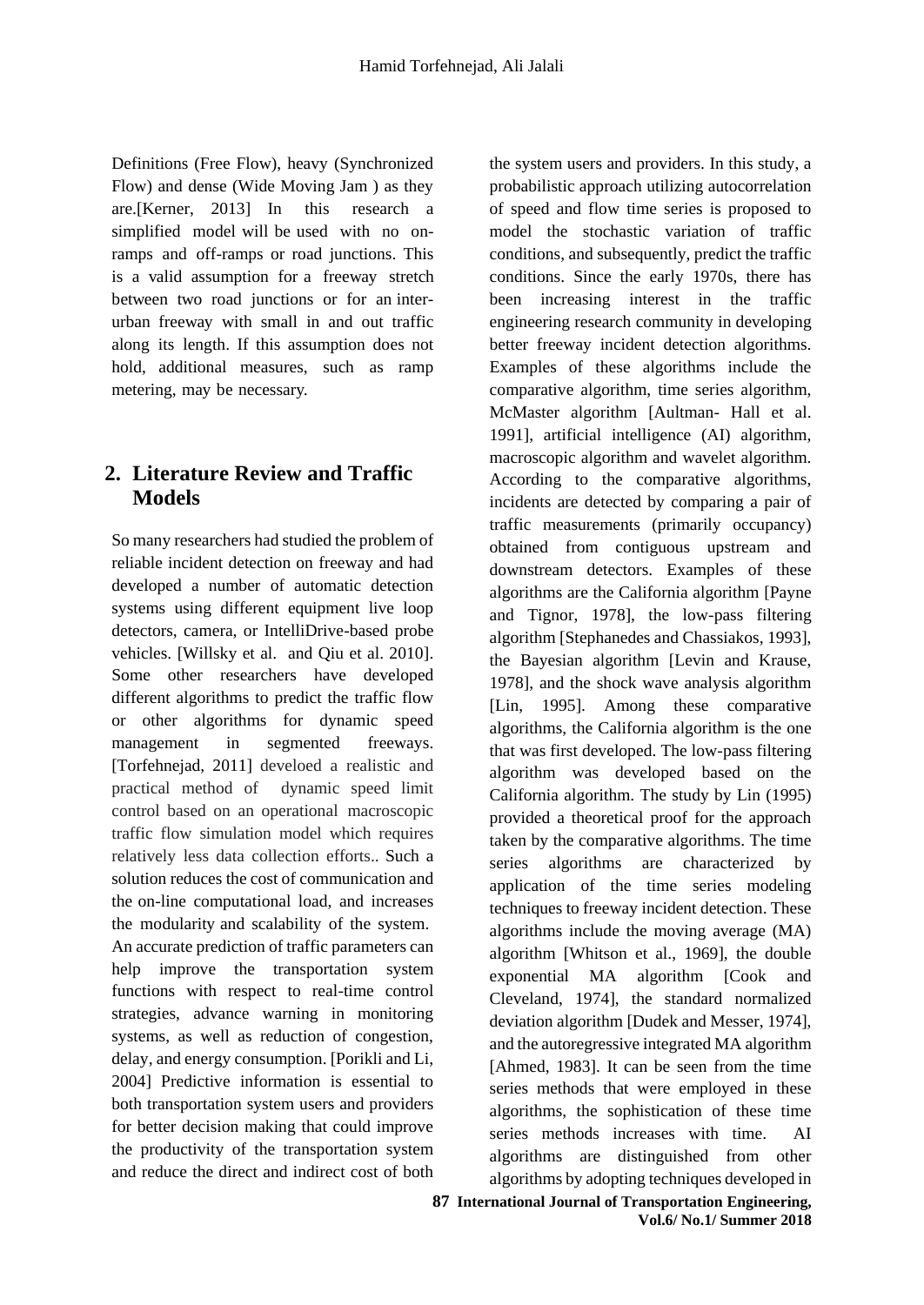the field of AI. The AI techniques that are applied to incident detection include the artificial neural networks (ANN) [Abdulhai and Ritchie, 1999; Ishak and Al-Deek, 1999], the fuzzy logic [Chang and Wang, 1995], and the combined fuzzy logic and ANN [Hsiao et al. 1994]. It can be seen from the listed references above that most of the neural network models have been tested in the studies for incident detection. In macroscopic algorithms, macroscopic traffic variables are used in incident detection. These algorithms include the multiple model algorithm [Willsky et al. 1980] and the generalized likelihood ratio algorithm [Willsky et al. 1980]. Wavelet algorithms are the recent developments in freeway incident detection algorithms. In [Adeli and Karim 2000], wavelet transform was used with a fuzzy data clustering method for feature extraction. This feature extraction was integrated with the radial basis function neural network (RBFNN) for incident detection. In general, the wavelet was viewed as a means to denoise the traffic measurements in these studies.

In microscopic models, individual vehicles are modeled along with their interaction with other vehicles and the road network. These individual vehicles adjust their speeds and lanes and the interaction of all vehicles models the resulting traffic in the network. Macroscopic models ignore these individual vehicle interactions and represent the aggregate dynamic properties of a group of vehicles, usually represented as a continuum. Most macroscopic models represent traffic as a compressible fluid, and describe the density, flow and speed evolution using dynamic equations. Many different traffic flow models have been developed since the first attempts in 1930. Mesoscopic models imply an aggregation level halfway between the microscopic and macroscopic families.The Lighthill Whitham Richards model, commonly known as the LWR model, is a first order model described by the vehicle conservation equation. The Cell Transmission Model (CTM) as a first order discrete dynamic model which is consistent with the hydrodynamic theory of the LWR model [Daganzo, 1995]. The CTM can be interpreted as the discretization of the LWR model with a time step of *Ts* and uniform sections with length *L*, according to  $L = Tsvf$ . where *vf* is the free-flow speed. The uniform sections are known as cells, and they are increasingly numbered from upstream to downstream. The main assumption in the first order models is the existence of a static density flow relationship, which also implies a static speed-density relationship. Greenshields was the first to propose a parabolic fundamental diagram from observations of traffic along a two lane highway.[Golob et al. 2007] used Autocorrelations, the correlation of a variable at one 30-s interval with the value of the same variable in the previous 30-s interval, for all adjacent time intervals in the 20-min period of traffic condition as one of the parameters to evaluate highway safety performance. The right aim in this research is using autocorrelation function to evaluate the condition of trend changes in flow and density. In fact we use autocorrelation factor to detect the direction of changes in time series of flow and density in order to detect the traffic condition in each segment in a segmented freeway.

# **3. Methodology**

## **3.1 Definitions**

In previous paper we introduced a simple and applicable approach with considering macroscopic model and stochastic discrete variables to detection of freeway abnormal traffic flow like incident, classified congestion, exit of congestion, and so on. [Torfehnejad and Adamnejad, 2014] proposed a stochastic approach, Hidden Markov Model (HMM), for freeway traffic prediction. The dynamic changes of freeway traffic conditions are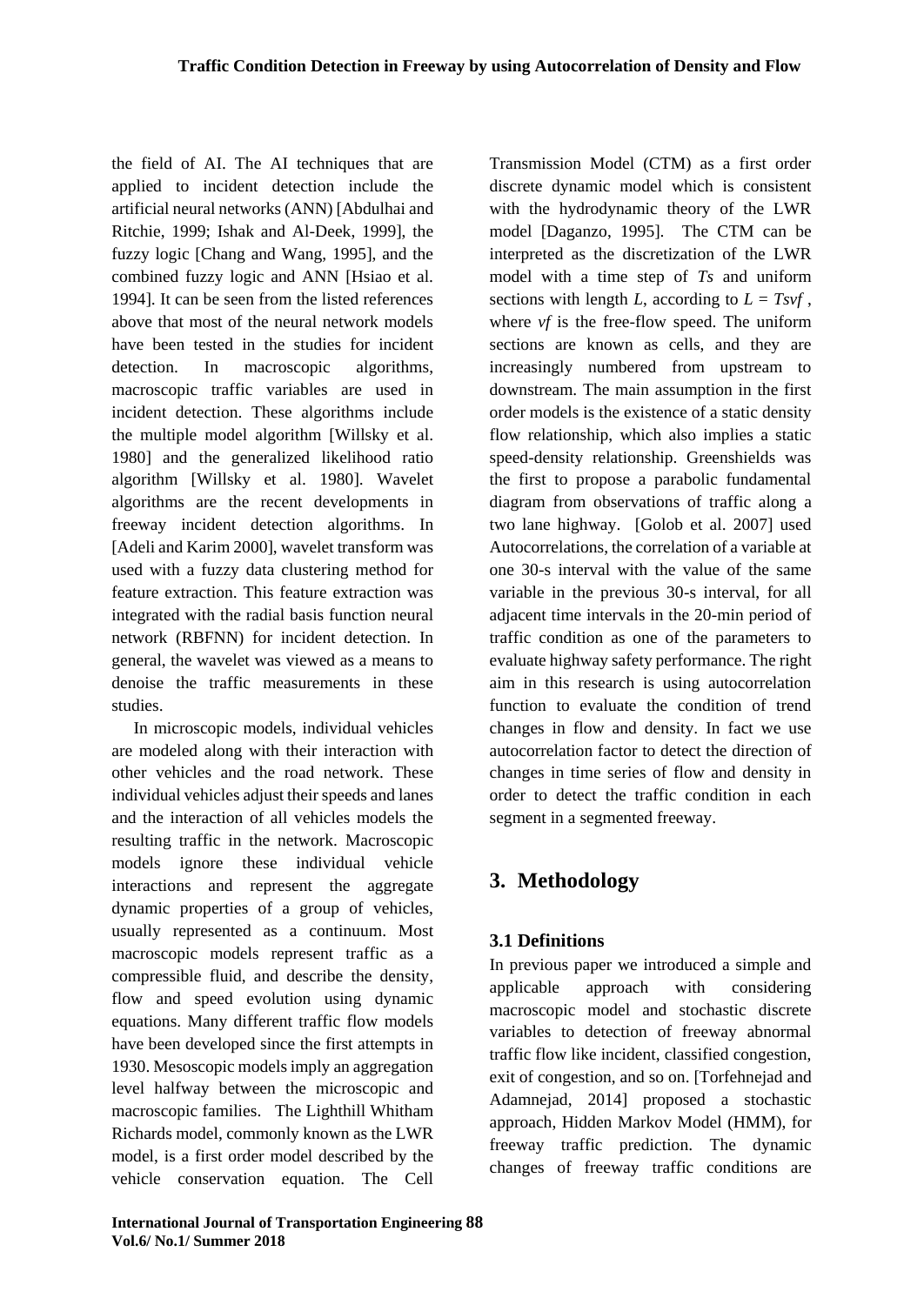addressed with state transition probabilities. For a sequence of density and flow change trends, HMMs estimate the most likely sequence of traffic states.

In this scenario we assume that the minimum local equipment is present to collect the required data. As it shows in Figure 1, we have just a couple of loop detectors per lane or any other traffic counter system at the start point of each segment, so we can collect the time mean speed  $v_i(k)$  and the number of passed vehicles $m_i(k)$ , related to each segment in each time interval $(\tau)$ .

The following equations are defined:

 $L =$  Segment length,  $T =$ Time period of the *algorithm,*

*=Data acquisition time interval (time step)*  $m<sub>i</sub>(k)$ Total number of passed vehicles in all lanes at segment *i* in *kth* time step.

 $u_i(k) = \frac{1}{m}$  $\frac{1}{m_i(k)} \sum_{n=1}^{m_i} u_n$  Time mean speed of all vehicles at segment *i* in *kth* time step

 $u_n =$  Speed of *nth* vehicle passed in segment *i* in *kth* time step

$$
v_i(k) = \frac{1}{\frac{1}{m_i(k)} \sum_{n=1}^{m_i(k)} t_n(k)}
$$
 Space mean speed of all

vehicles at segment *i* in *kth* time step

 $t_n(k)$  = Travel time of *nth* vehicle passed in segment *i* in *kth* time step

 $q_i(k) = \frac{m_i(k)}{r}$  $\frac{f(x)}{T}$ Traffic flow of vehicles passing segment i as a reference point in a time step τ

 $\rho_i(k) = q_i(k) / v_i$ Traffic density at segment  $i$  in kth time step  $\Delta \rho_i(k) = m_{i+1}(k) - m_i(k)$  Density variation at segment  $i$  in  $kth$  time step  $\Delta q_i(k) = q_{i+1}(k) - q_i$ () Flow variation at segment  $i$  in kth time step

In this paper a simplified model is used with no on-ramps and off-ramps or road junctions. Although some parameters have critical role in road traffic condition like FIFO (First In First Out), merge, diverge, ramp, lane change and length of cell, this is a valid assumption for a freeway stretch between two road junctions or for an inter-urban freeway with small in and out traffic along its length. If this assumption does not hold, additional measures such as ramp metering may be necessary. The model represents a freeway stretch of  $N$  segments, each of length  $L[km]$  and  $\lambda$  number of lanes. The vehicles enter the stretch at segment 1 (upstream) and leave it from segment *N*  downstream. The mean vehicle density  $\rho_i$  (veh/km), mean traffic flow  $q_i$  (veh/h) and time mean speed  $v_i$  (km/h) for each segment are the discrete state variables and are measured *(i=1......N).* (Figure 1)

| 00     | □□ |       | 00                                   | ПΓ |
|--------|----|-------|--------------------------------------|----|
| 00     | コロ | ᄆ     | $\Box$                               | ПΓ |
| $\Box$ | □□ | 00    | $\Box$                               | ПC |
| i-2    |    | $i+1$ | $\overline{A}$ Segment $\rightarrow$ |    |

#### Traffic Counter  $m$  (  $\kappa$  )  $\,$  - Speed Meter  ${\cal V}$  (  $\kappa$  )  $K$ )

Figure 1. Space mean speed  $v_i(k)$  and the number of passing vehicles  $m_i(k)$ ,measured at the start **point of each segment in every time step**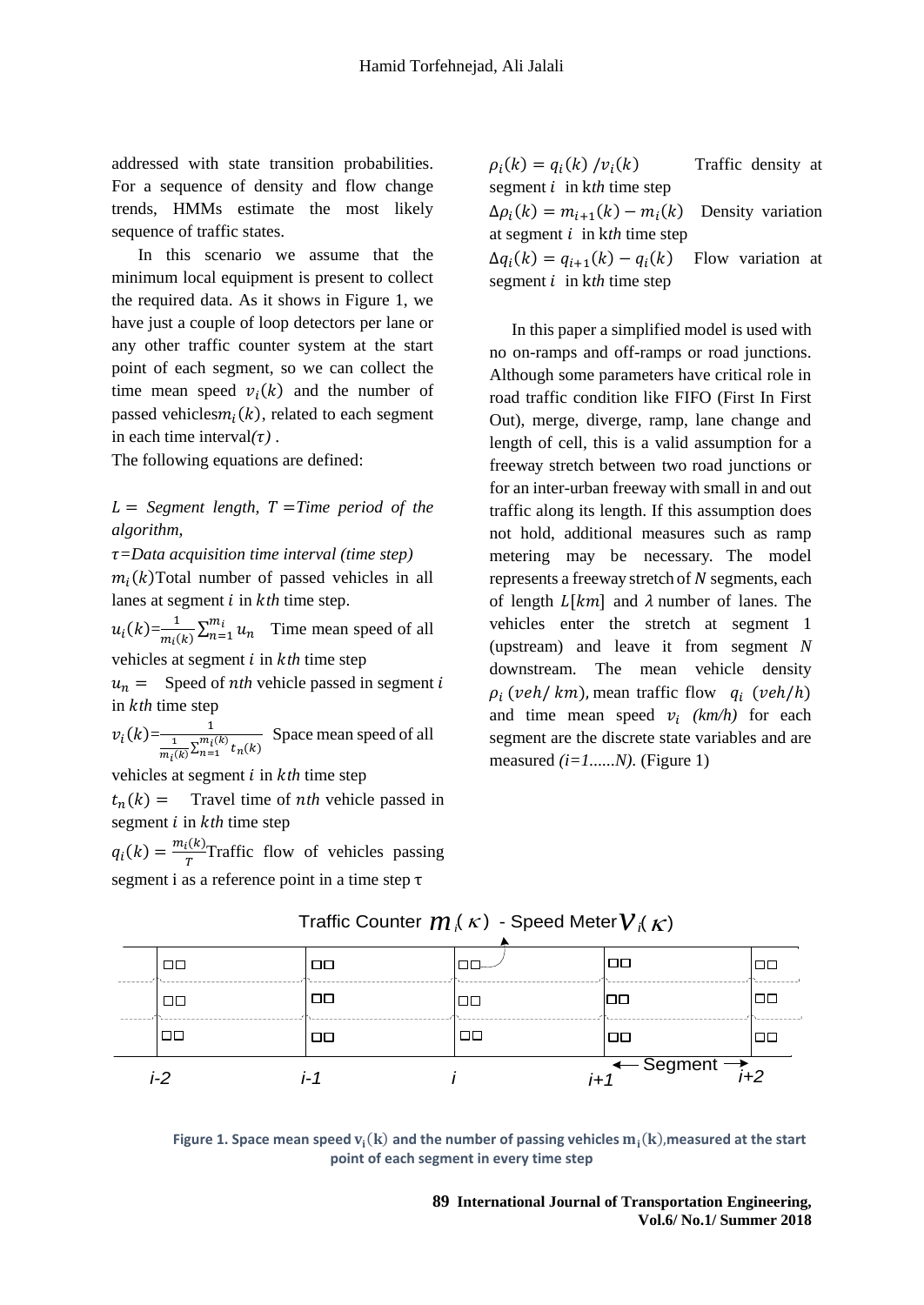To determine the exact quantity of  $L$ ,  $\tau$  and *T,* we have to attend the normal speed which causes the normal and constant traffic flow. Considering the normal speed, we try to adjust and find the optimum quantity of these parameters to have the same flow and density in two sequential segments at two consecutive time period of *T*. In other words the density and flow of *ith* segment in time period *kT* will shift to  $(i+1)$ th segment in time period  $(k+1)T$ .

## **3.2 Traffic Flow Characteristics during an Incident**

Traffic flow characteristics during a freeway incident can be characterized in terms of the four flow regions illustrated in Figure 2 Flow region A is far enough upstream of the incident so that traffic moves at normal speeds with normal density. Flow region B is thearea

located directly behind the incident where vehicles are queuing if traffic demand exceeds the restricted capacity caused by the incident. In this region, characterized by the upstream propagation of a shock wave, speeds are generally lower, and a greater vehicle density may exist. Flow region C is the region directly downstream from the incident where traffic is flowing at a metered rate, or incident flow rate, due to the restricted capacity caused by the incident. Depending on the extent of the capacity reduction, traffic density in region C can be lower than normal, while the corresponding traffic speed is generally higher than normal. Flow region D is far enough downstream from the incident such that traffic in D flows at normal density and speed, as in region A. The source of this figure is [Traffic Detector Handbook, 2006].



**Figure 2. Traffic flow characteristics and direction of density and flow changes during an incident**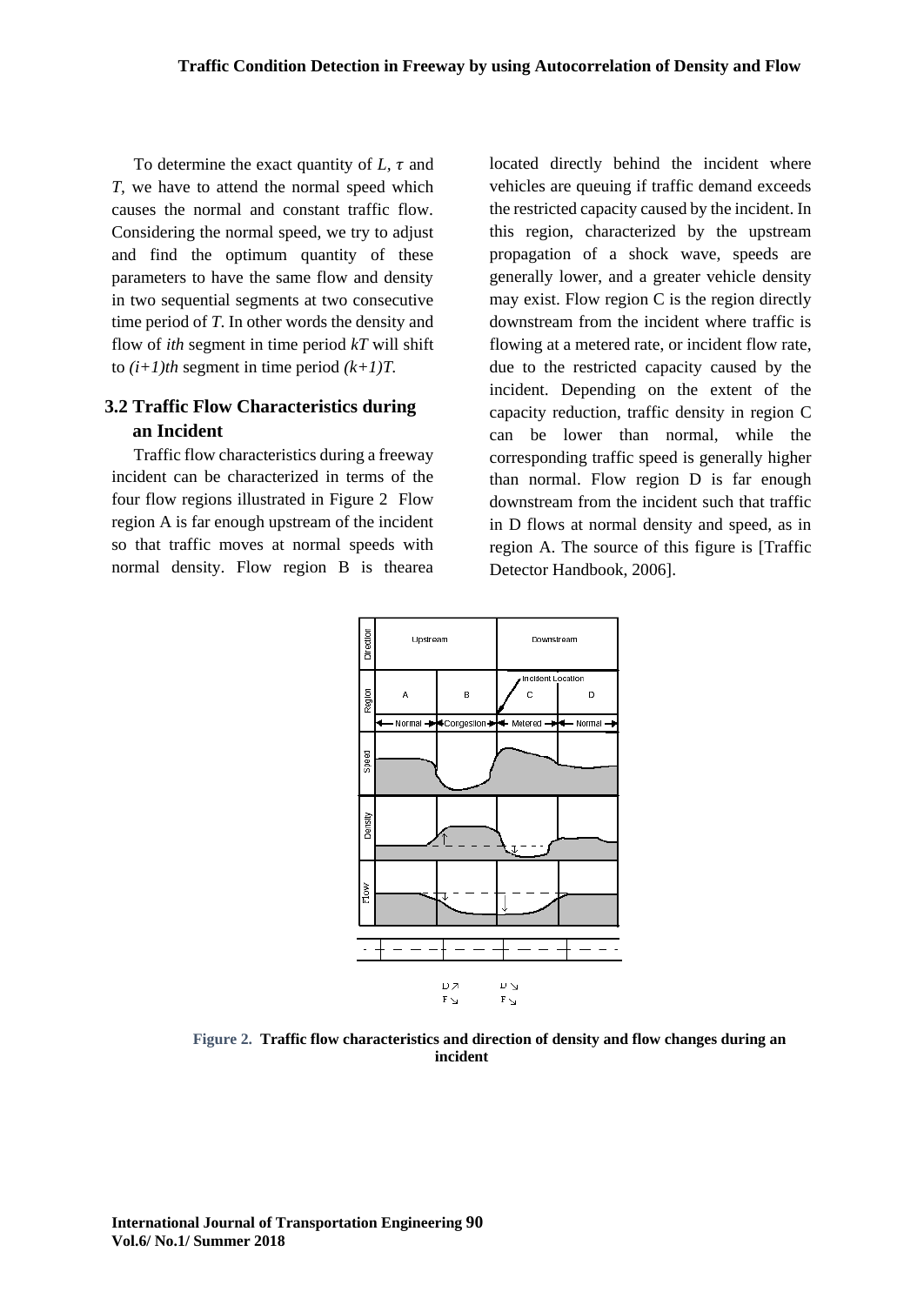|  | By considering the density $(\rho)$ and flow             |
|--|----------------------------------------------------------|
|  | (q) of <i>ith</i> and $(i + 1)$ th segment, it will be16 |

different circumstances for trend changes of density and flow (Table 1).

#### **Table 1. Possible density and flow change trends in two sequential segments i and i+1**

|                       |                        | Segment i              | Segment<br>$i+1$           |                          |                        |                                                                     |  |  |  |  |
|-----------------------|------------------------|------------------------|----------------------------|--------------------------|------------------------|---------------------------------------------------------------------|--|--|--|--|
|                       | density<br>$\rho$      | flow<br>q              | densit<br>y<br>$\rho$      | flow<br>q                | Result                 | Prediction                                                          |  |  |  |  |
| $\mathbf{1}$          | $\boldsymbol{\lambda}$ | $\boldsymbol{\lambda}$ | $\boldsymbol{\mathcal{A}}$ | ↗                        | N <sub>o</sub><br>risk | Normal                                                              |  |  |  |  |
| $\sqrt{2}$            | ↗                      | ↗                      | ↗                          |                          | <b>Risk</b>            | Toward congestion in segment $i+1$                                  |  |  |  |  |
| $\mathfrak{Z}$        | ↗                      | ↗                      |                            | ↗                        | No risk                | Exit of congestion in segment $i+1$                                 |  |  |  |  |
| $\overline{4}$        | ↗                      | ↗                      |                            |                          | No risk                | N/A                                                                 |  |  |  |  |
| 5                     | ↗                      |                        | ↗                          | $\overline{\mathcal{F}}$ | No risk                | N/A                                                                 |  |  |  |  |
| $\sqrt{6}$            | ↗                      |                        | ↗                          |                          | <b>Risk</b>            | Toward congestion in segments $i$ and $i+1$                         |  |  |  |  |
| $\boldsymbol{7}$      | ↗                      |                        |                            | ↗                        | No risk                | Toward congestion in segment i and escape of<br>congestion in $i+1$ |  |  |  |  |
| $8\,$                 |                        |                        |                            |                          | High<br><b>Risk</b>    | congestion detection in segment i                                   |  |  |  |  |
| 9                     |                        | $\boldsymbol{\lambda}$ | ↗                          | $\boldsymbol{\lambda}$   | <b>Risk</b>            | Check segment $i+2$                                                 |  |  |  |  |
| 1<br>$\boldsymbol{0}$ |                        | $\boldsymbol{\lambda}$ | $\boldsymbol{\lambda}$     |                          | <b>Risk</b>            | Toward congestion in segment $i+1$                                  |  |  |  |  |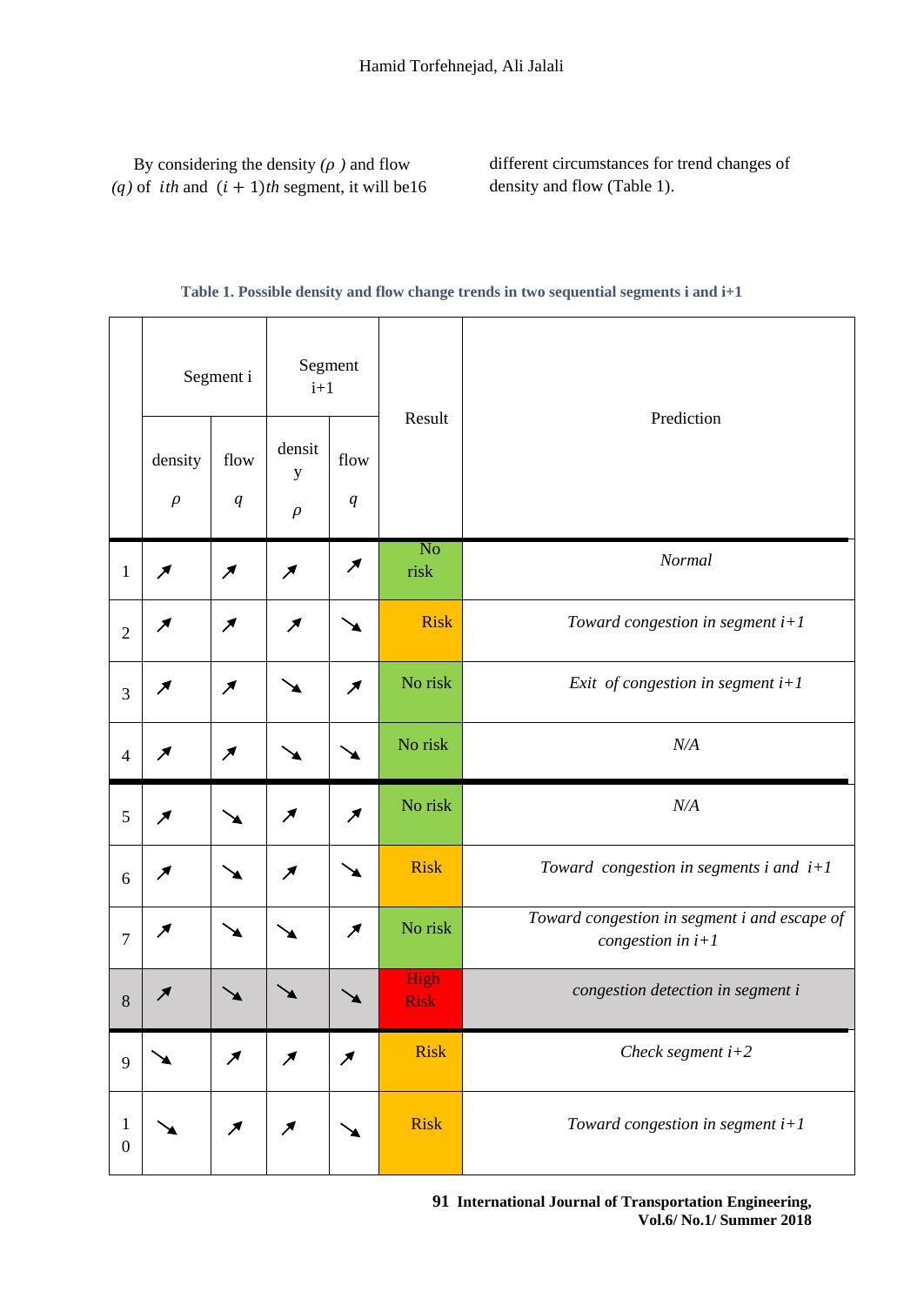| $\mathbf{1}$<br>$\,1$          | $\overline{\mathcal{M}}$ |                            | $\overline{\mathcal{M}}$   | No risk             | Exit of congestion in segments $i$ and $i+1$ |
|--------------------------------|--------------------------|----------------------------|----------------------------|---------------------|----------------------------------------------|
| $\mathbf{1}$<br>$\overline{2}$ | $\overline{\mathcal{M}}$ |                            |                            | No risk             | N/A                                          |
| $\mathbf{1}$<br>3              |                          | $\boldsymbol{\mathcal{F}}$ | $\boldsymbol{\mathcal{F}}$ | No risk             | N/A                                          |
| $\,1$<br>$\overline{4}$        |                          | $\boldsymbol{\mathcal{F}}$ |                            | <b>Risk</b>         | Toward congestion in segment $i+1$           |
| $\mathbf 1$<br>5               |                          |                            | $\boldsymbol{\lambda}$     | No risk             | N/A                                          |
| $\mathbf 1$<br>6               |                          |                            |                            | High<br><b>Risk</b> | May be congestion in segment i-1             |

Row 8 in Table 1 shows the situation of incident detected at segment *i* as it shows in Figure 2. Some other rows show different risk of congestion or abnormal traffic flows in segments *i*and *i+1*.

#### **3.3 Direction Detection of and Trends**

In predefined conditions, we collect  $m(k)$ and  $v(k)$  and calculate  $q(k)$  and  $\rho(k)$  from each segment. By attention to previous samples, the last *n* samples of traffic flow behavior in *ith* segment will be like below time series:

The time series of traffic flow:

$$
q_i(1), q_i(2), \ldots, q_i(n) \tag{1}
$$

The time series of traffic density:

$$
\rho_i(1), \rho_i(2), ..., \rho_i(n) \tag{2}
$$

And for the $(i + 1)$ th segment:

 $q_{i+1}(1), q_{i+1}(2), \dots, q_{i+1}(n)$  (3)

$$
\rho_{i+1}(1), \rho_{i+1}(2) \dots, \rho_{i+1}(n) \tag{4}
$$

In this condition:

$$
q_{i+1}(n) = q_i(1)
$$
 and  $\rho_{i+1}(n) = \rho_i(1)$ 

*Autocorrelation* refers to the correlation of a time series with its own past and future values. Positive autocorrelation might be considered a specific form of "*persistence"*, a tendency for a system to remain in the same state from one observation to the next. In [statistics,](http://en.wikipedia.org/wiki/Statistics) the autocorrelation of a [random process](http://en.wikipedia.org/wiki/Random_process) describes the correlation between values of the process at different times, as a function of the two times or of the time lag. An important guide to the persistence in a time series is given by the series of quantities called the sample autocorrelation coefficients, which measure the correlation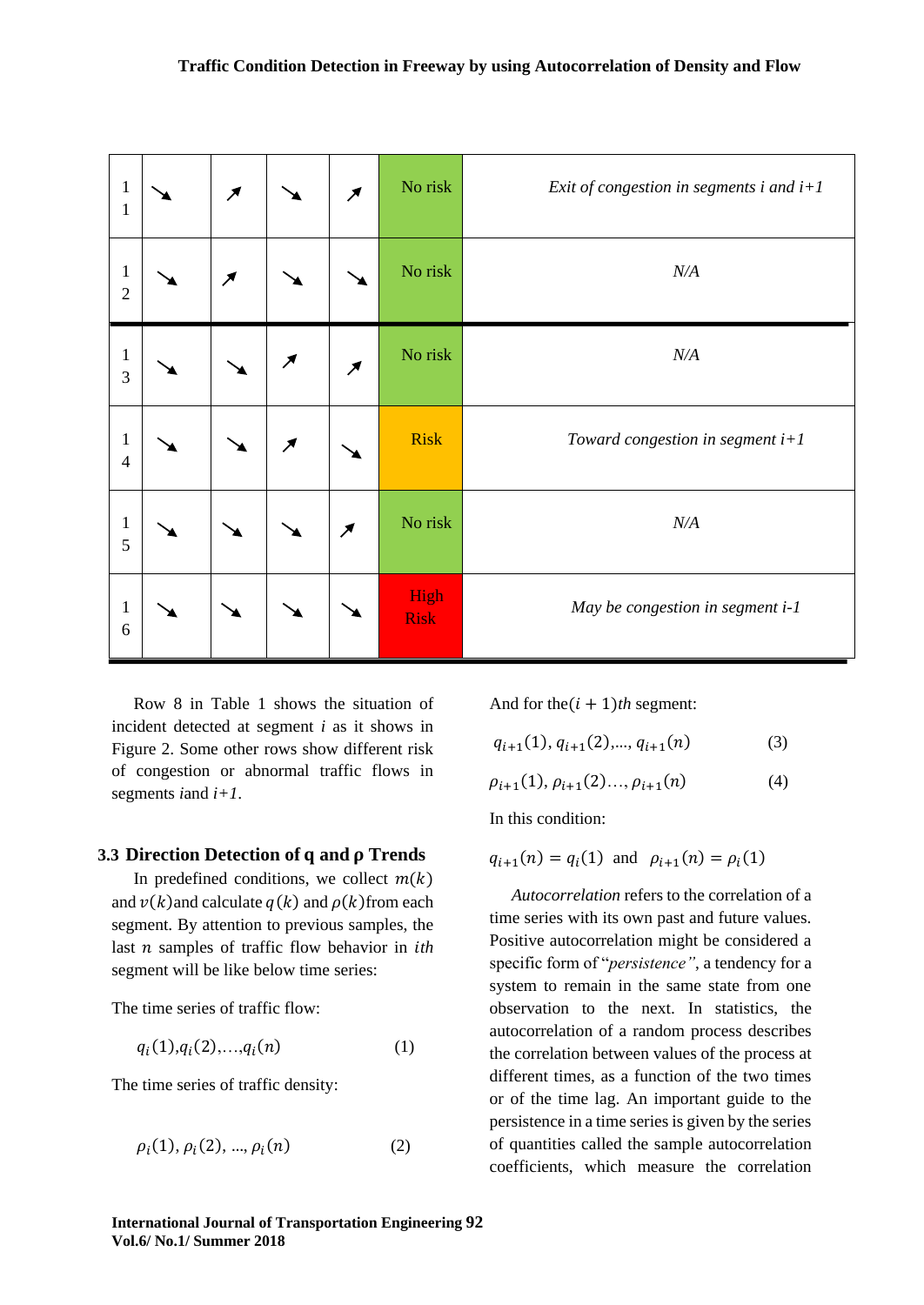between observations at different times. The set of autocorrelation coefficients arranged as a function of separation in time is the sample autocorrelation function, or the *acf.* Equation (5) can be generalized to give the autocorrelation factor between observations separated by *k* time steps:

$$
r_k = \frac{\sum_{i=1}^{n-k} (x_i - \bar{x})(x_{i+k} - \bar{x})}{\sum_{i=1}^{n} (x_i - \bar{x})^2}
$$
(5)

The quantity is called the autocorrelation coefficient at lag *k*. The plot of the autocorrelation function as a function of lag is also called the *correlogram.* If the function (5) is well-defined, its value must lie in the range [−1, 1], that 1 indicating perfect correlation and −1 indicating perfect [anti-correlation.](http://en.wikipedia.org/wiki/Negative_relationship) The autocorrelation at lag 3 for two time series of $\rho_i(k)$  and  $q_i(k)$  of equations1 and 2 with 12 samples (every sample is the average of 5 minutes data) of the last 60 minutes for the *th* segment are:

$$
r_3[q_i(k)]
$$
  
= 
$$
\frac{\sum_{k=1}^{T-\log[q_i(k) - \overline{q_i(k)}][q_i(k+3) - \overline{q_i(k)}]}{\sum_{k=1}^{12}(q_i(k) - \overline{q_i(k)})^2}
$$

Where

$$
\overline{q_i(k)} = \frac{1}{12} \sum_{k=1}^{1224} q_i(k) \tag{6}
$$

And

$$
r_3[\rho_i(k)] = \frac{\sum_{k=1}^{T-\log} [\rho_i(k) - \overline{\rho_i(k)}] [\rho_i(k+3) - \overline{\rho_i(k)}]}{\sum_{k=1}^{12} (\rho_i(k) - \overline{\rho_i(k)})^2}
$$

Where 
$$
\overline{\rho_i(k)} = \frac{1}{12} \sum_{k=1}^{1224} \rho_i(k)
$$
 (7)

The results of two above equations are between 1 and -1. If it is a positive number, it means a persistent trend on changing  $\rho$ orq, but it does not show the positive trend or negative trend (increasing or decreasing of  $\rho$  or  $q$ ). If it is equal to zero, it shows a fully random changes and non-existent trend. To determine the direction of the trend, it's enough to calculate:

$$
[q_i(k) - q_i(1)] \text{and} [p_i(k) - p_i(1)]
$$
  
(8)

If the result is a positive number, it shows the positive trend and if the result is negative, it shows the negative trend. The same equations could be generated for  $[q_{i+1}(k)]$  and  $r_3[\rho_{i+1}(k)]$  to find any existent trend of density and flow in segment  $(i + 1)$ th. Now by applying the trend directions of density and flow of two sequential segments, *ithand*  $(i +$ 1)*th*, in the Table 1, the traffic condition or abnormality in segment *th*will be detected.

### **4. Implementation**

We evaluated the proposed method using different data sources of real traffic scenes from Tehran-Qom freeway, Iran. The source of data is the database of Road Maintenance and Transportation Organization (RMTO). A total of 480 minutes, which corresponds to interstate highways, are chosen for testing. The number of passed vehicle and mean speed are collected by six traffic counter every 1 minute and time period of algorithm is 24minute. Table 2 shows total number of passed vehicles and time mean speed in six segment at one time period of algorithm(T). (Table 2)

The normal traffic situation can be roughly categorized into two states, open and congestion. But we observed that such a classification is not enough to describe the traffic situation. Thus, according to the table 1, our model is implemented 3-state traffic patterns; No Risk (NR), Risk (R) and High risk (HR) are defined.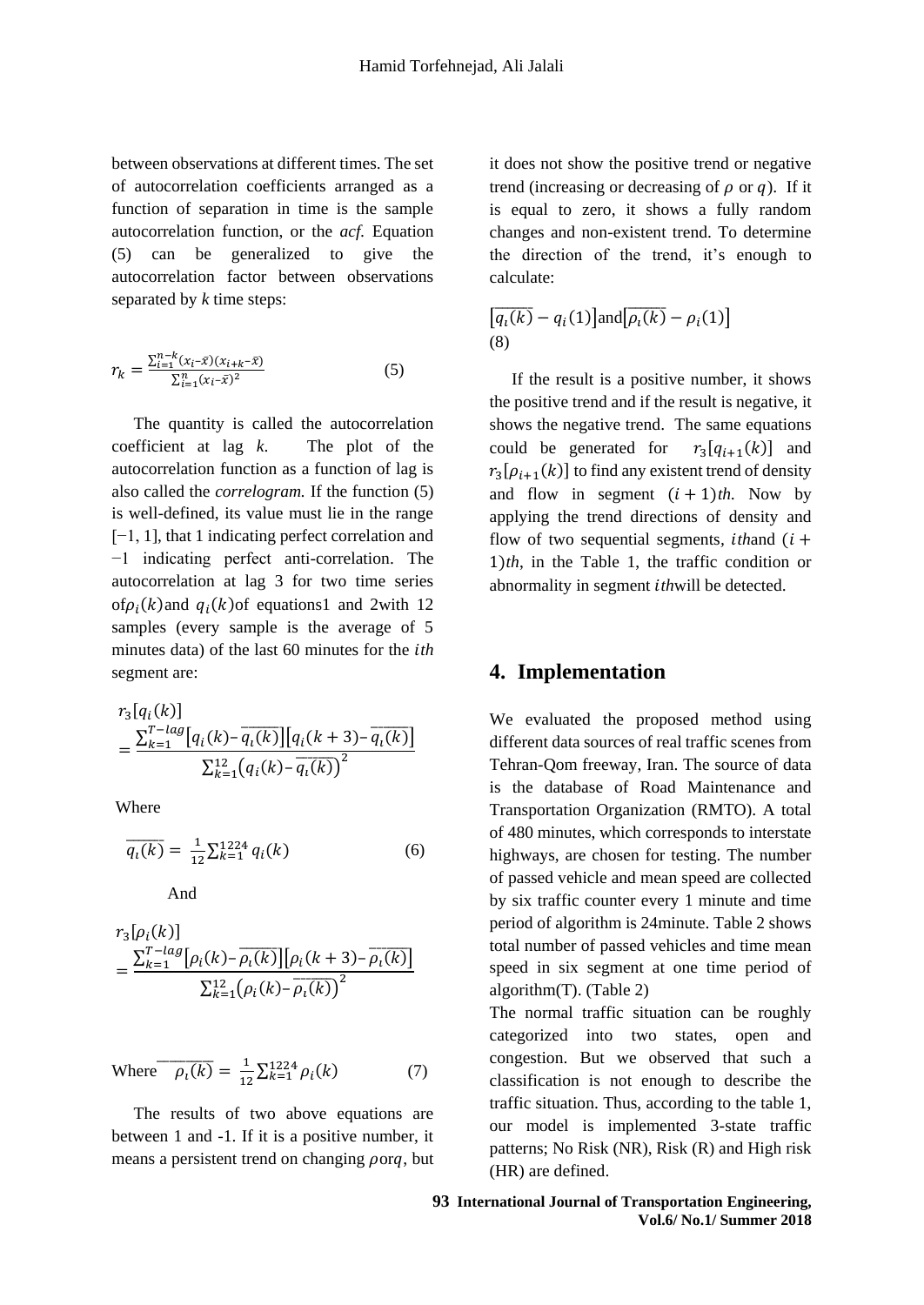| $\mathbf{m}$            | Seg1 | Seg <sub>2</sub> | Seg3 | Seg4 | Seg5 | Seg6 | V(km/h)          | Seg1 | Seg <sub>2</sub> | Seg3   | Seg4 | Seg5 | Seg6 |
|-------------------------|------|------------------|------|------|------|------|------------------|------|------------------|--------|------|------|------|
|                         |      |                  |      |      |      |      |                  |      |                  |        |      |      |      |
| $\mathbf{1}$            | 3087 | 4794             | 5618 | 2968 | 4744 | 5291 | $\mathbf{1}$     | 91   | 61               | 113    | 72   | 109  | 86   |
| $\boldsymbol{2}$        | 3099 | 3490             | 5282 | 3446 | 4594 | 5426 | $\boldsymbol{2}$ | 96   | 61               | 116    | 71   | 110  | 88   |
| $\mathbf{3}$            | 3075 | 5071             | 5361 | 3036 | 4622 | 4789 | $\mathbf{3}$     | 100  | 62               | 116    | 73   | 110  | 91   |
| $\overline{\mathbf{4}}$ | 2906 | 2748             | 5197 | 2541 | 4505 | 3405 | 4                | 99   | 58               | 118    | 71   | 112  | 96   |
| 5                       | 2758 | 1894             | 5828 | 1715 | 4949 | 2467 | ${\bf 5}$        | 102  | 70               | 116    | 70   | 109  | 98   |
| 6                       | 2854 | 2366             | 7068 | 1467 | 5947 | 1395 | 6                | 102  | 72               | 111    | 69   | 102  | 99   |
| $\overline{\mathbf{7}}$ | 3121 | 1779             | 7271 | 1212 | 6126 | 693  | $\overline{7}$   | 97   | 70               | 97     | 68   | 74   | 99   |
| ${\bf 8}$               | 2989 | 1167             | 7191 | 881  | 5813 | 464  | 8                | 99   | 78               | 106    | 70   | 62   | 99   |
| $\boldsymbol{9}$        | 3380 | 557              | 6373 | 738  | 5864 | 629  | $\boldsymbol{9}$ | 102  | 78               | $27\,$ | 68   | 35   | 100  |
| 10                      | 2747 | 391              | 4807 | 374  | 4690 | 1332 | 10               | 107  | 79               | 22     | 68   | 38   | 98   |
| 11                      | 1481 | 509              | 7227 | 309  | 5366 | 4245 | 11               | 104  | 80               | 58     | 65   | 43   | 90   |
| 12                      | 1038 | 1081             | 6955 | 290  | 5599 | 5646 | 12               | 106  | 81               | 95     | 64   | 68   | 86   |
| 13                      | 853  | 3876             | 6213 | 326  | 4921 | 5273 | 13               | 110  | 73               | 99     | 68   | 90   | 84   |
| 14                      | 853  | 5942             | 5071 | 689  | 4034 | 4881 | 14               | 108  | 64               | 101    | 71   | 94   | 86   |
| 15                      | 753  | 5259             | 3810 | 1628 | 3021 | 4437 | 15               | 108  | 65               | 104    | 72   | 99   | 89   |
| 16                      | 512  | 3201             | 2353 | 1739 | 1831 | 4326 | 16               | 111  | 22               | 107    | 72   | 104  | 91   |
| 17                      | 275  | 5746             | 1152 | 1797 | 880  | 4169 | 17               | 117  | 61               | 108    | 72   | 108  | 97   |
| 18                      | 181  | 5210             | 667  | 1988 | 503  | 4285 | 18               | 121  | 64               | 108    | 71   | 107  | 99   |
| 19                      | 216  | 5243             | 773  | 2095 | 577  | 4649 | 19               | 118  | 64               | 109    | 71   | 109  | 98   |
| 20                      | 438  | 4921             | 1459 | 1946 | 1027 | 5315 | 20               | 121  | 66               | 109    | 72   | 106  | 95   |
| 21                      | 2028 | 4895             | 3456 | 2120 | 2935 | 6373 | 21               | 110  | 65               | 114    | 70   | 109  | 88   |
| 22                      | 2904 | 3856             | 5640 | 2063 | 4814 | 6330 | 22               | 105  | 66               | 109    | 69   | 102  | 79   |
| 23                      | 2697 | 4070             | 5388 | 2145 | 4617 | 6722 | 23               | 100  | 63               | 112    | 72   | 106  | 85   |
| 24                      | 2622 | 3988             | 5447 | 2727 | 4615 | 6392 | 24               | 94   | 61               | 114    | 71   | 109  | 83   |

**Table 2. Total number of passed vehicles and time mean speed in 6 segments at one time period of algorithm**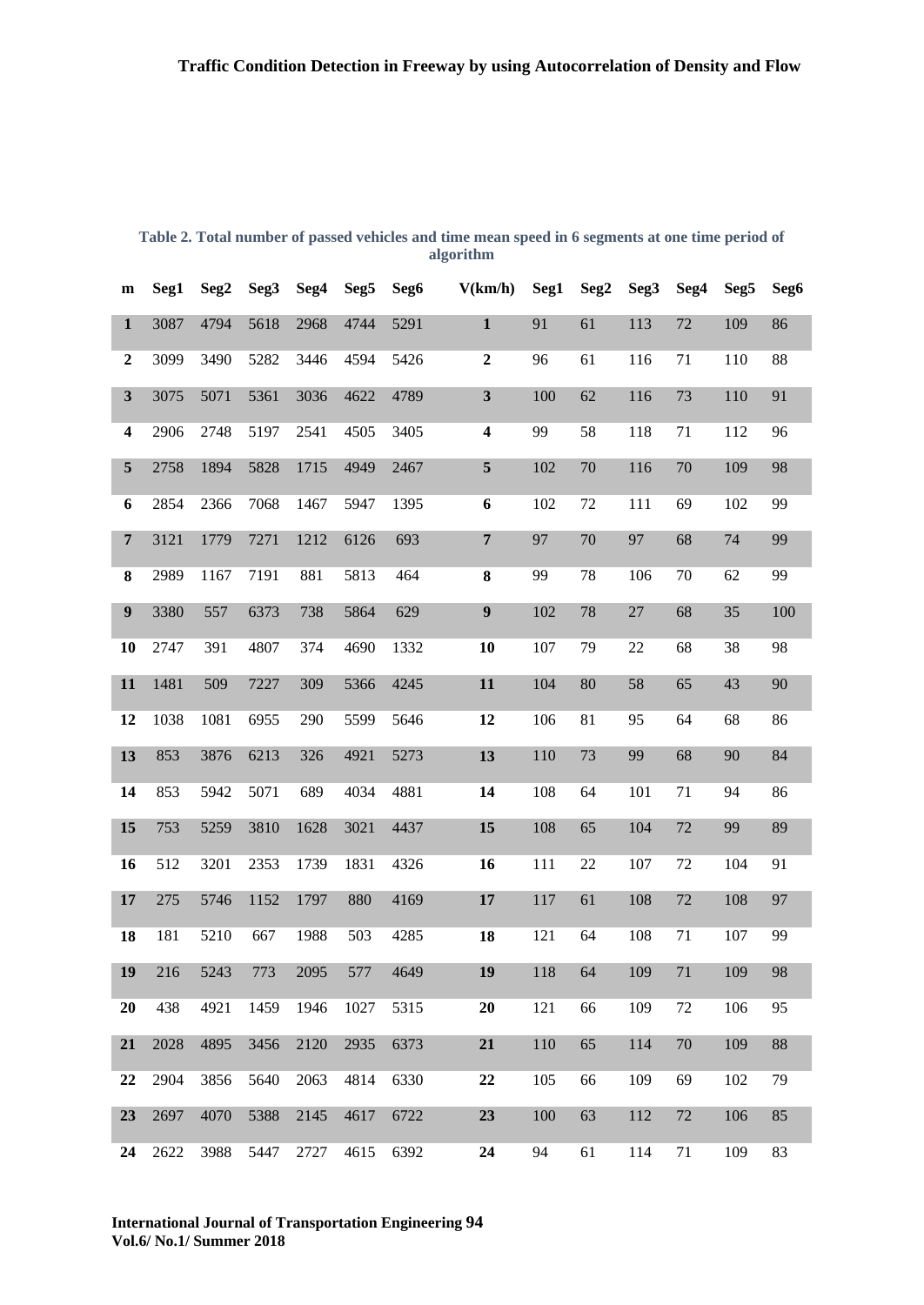#### Autoc

orrelation of the density and flow for six segments at the 24 sample time (24 minutes) based on equation 5 are shown in figure 3. This 24-minute section of 480 minute is selected because at least one HR has occurred in this interval. As can be seen acf for density and flow are positive but direction of the trend is changed. According to equation 8, the

directions of flow and density trend are shown in figure 4 for six sequential segments. In figure 4, '1' is determined positive trend and '-1' is determined negative trend. By considering the result of figure 4, the situation of incident for each of the six sequential segments are detected like{ 'R' ,'NR','NR', 'R','HR' } by considering the trend of density and flow changes. (Figure 3,4)



*Figure 3. Autocorrelation of the density and flow for six segments at the 24 sample time*



**Figure 4. Directions of flow and density trend of figure4 (the results of eq. 8)**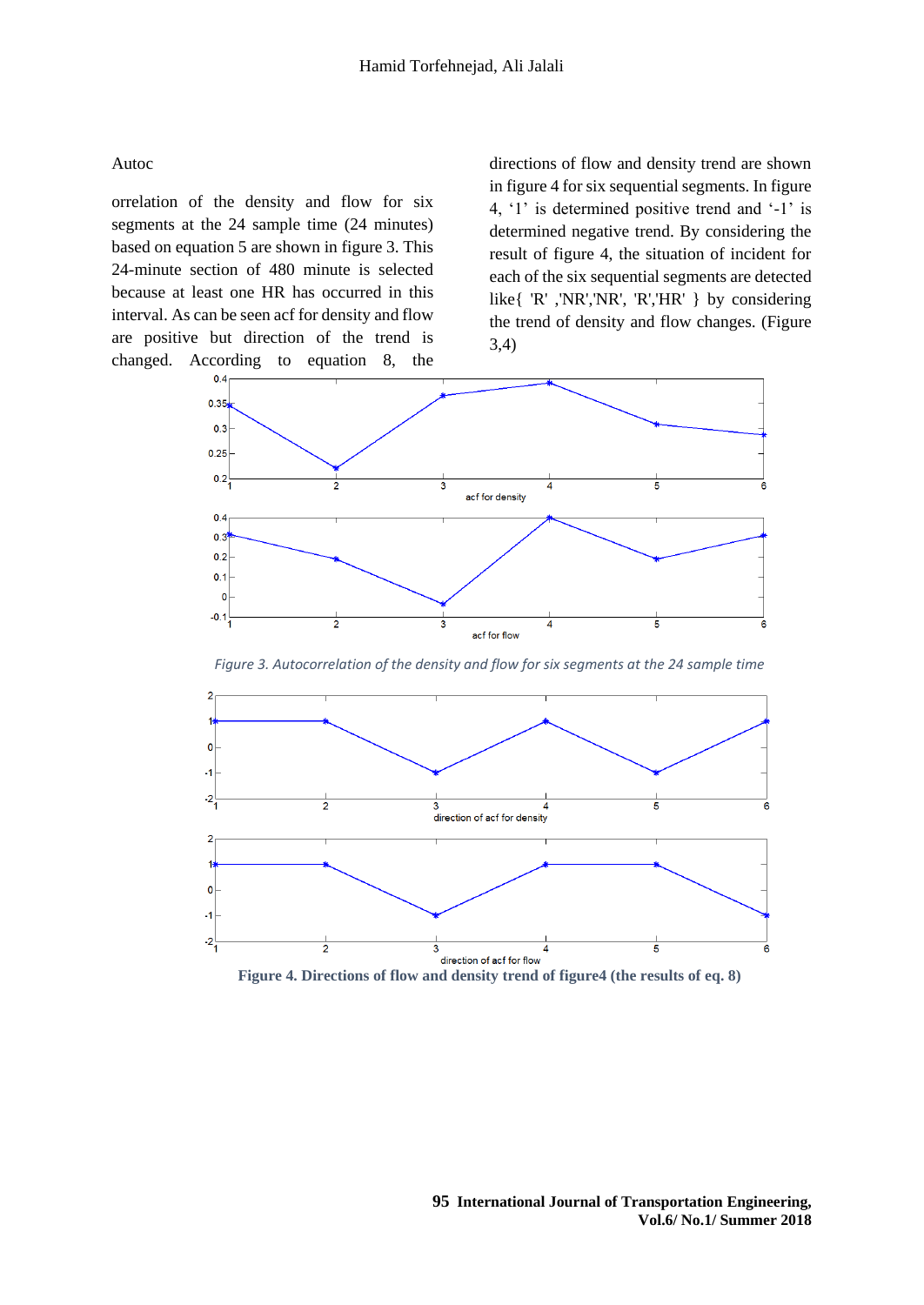

*Data acquisition time interval (time step)*  $(\tau)$ 

**Figure 5. a) Actual b) estimated, traffic states for segment 1 over 20 time intervals of T** 

We have compared results of this method with the actual events in the same period of time in Tehran-Qom freeway. Figure 5(a) is the real traffic situation for segment 1 over 20 time intervals of T and figure 5(b) is the results of the proposed method. As shown in figure 5, the model has estimated correct traffic conditions for most of the intervals just for T 10 to 11. It shows %95 accuracy rates for traffic condition estimation using this

## **5. Conclusion**

In this paper we discussed the model of using autocorrelation of flow and density of freeway traffic to predict the short time traffic condition. After implementing proposed method using a total of 480 minutes data of real traffic scenes from Tehran-Qom freeway, Iran, autocorrelation of the density and flow for six segments at the 24 sample time (24 minutes) showed us the trend direction of changes in flow and density of traffic. According to the model definitions 3-state traffic pattern

prediction implemented as No Risk (NR), Risk (R) and High risk (HR). The situation of incident for each of the six sequential segments

are detected like{'R' ,'NR','NR', 'R','HR' } in the mentioned case study by considering the trend of density and flow changes. This technique will be applicable for any other conditions. The best scenario can be designed for different conditions after adjusting and finding the optimum quantities for the parameters: normal speed, segment length, time period, time interval of data acquisition and the autocorrelation lag and the same table can be achieved .The proposed model estimated traffic condition properly with 95 percent accuracy rate.

In further research we can consider the impact of ramp traffic in freeway condition and also attend to implement some algorithms to change the speed limit in upstream in order to avoid the secondary incidents and shock wave traffic.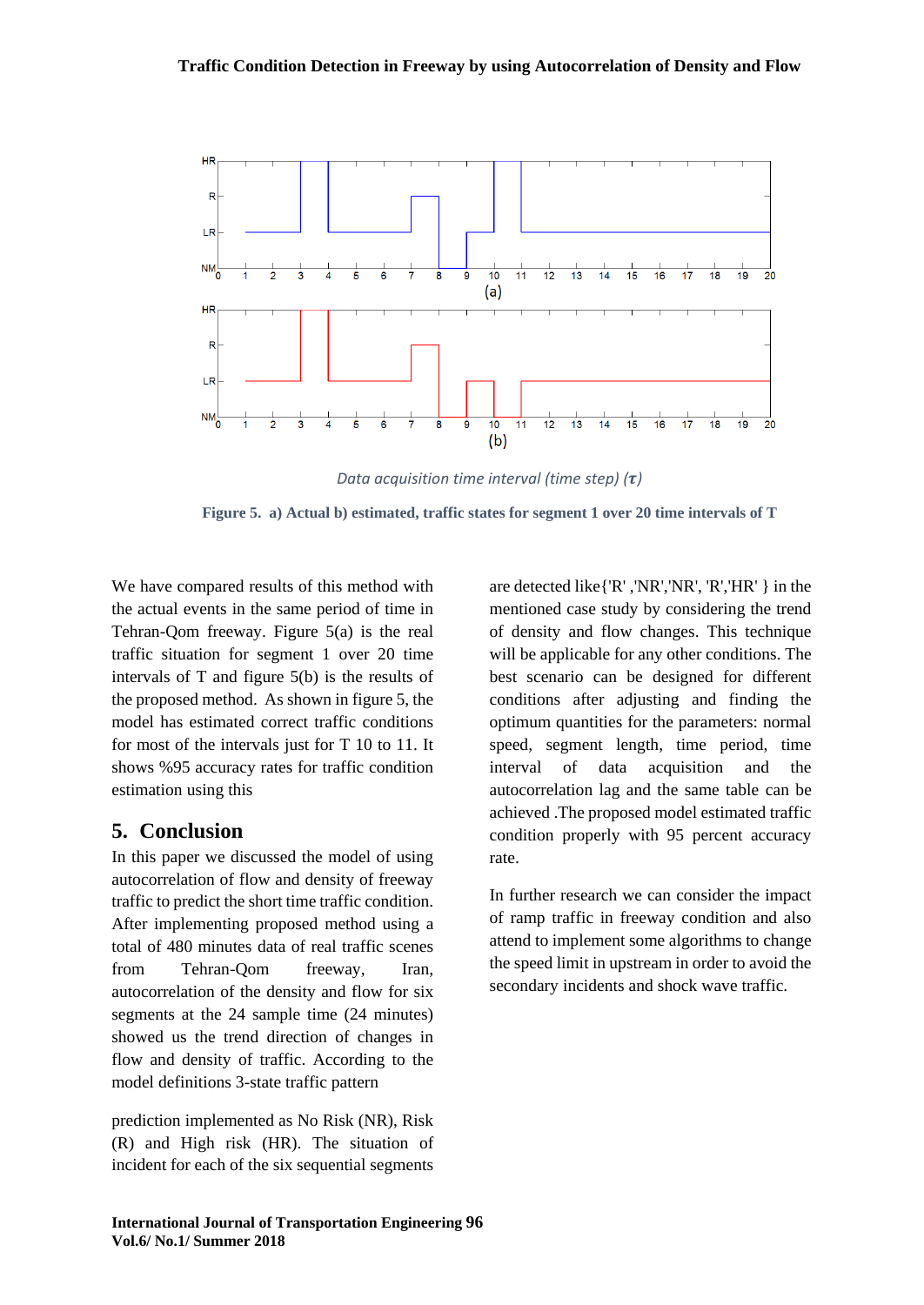### **6. References**

-Abdulhai, B. and Ritchie, S. G. (1999) "Enhancing the universality and transferability of freeway incident detection using a Bayesianbased neural network", Transportation Research Part C 7, pp. 261–280.

-Adeli, H. and Karim, A. (2000) "Fuzzy-wavelet RBFNN model for freeway incident detection", Journal of Transportation Engineering Vol. 126, No. 6, pp. 464–471.

-Ahmed, S. A. (1983) "Stochastic processes in freeway traffic", Traffic Engineering Control, pp.306–310.

-Aultman-Hall, L., Hall, F.L., Shi, Y. and Lyall, B. (1991) "A catastrophe theory approach to freeway incident detection", Proceedings of the Second International Conference on Applications of Advanced Technologies in Transportation Engineering, The American Society of Civil Engineers, New York, NY, pp. 373–377.

-Chang, E. C.-P. and Wang, S.-H. (1995) "Improved freeway incident detection using fuzzy set theory", Transportation Research Record Vol. 1453, 75–82.

-Cook, A. R. and Cleveland, D. E. (1974) "Detection of freeway capacity-reducing incidents by traffic-stream measurements", Transportation Research Record, Vol. 495, pp.1– 11.

-Daganzo, C. (1995) "The cell transmission model, Part II: Network traffic" Transportation Research,Part B, Vol. 29, No. 2, pp.79–93.

-Dudek, C. L. and Messer, C. J. (1974) "Incident detection on urban freeways" Transportation Research Record, Vol.495, pp. 12–24.

-Golob T. F., Will, Rocker and Yannis, Pavlis (2008) " Probabilistic models of freeway safety performance using traffic flow data as predictors", Safety Science, Vol.46 (2008) pp.1306-1333

-Hoogendoorn, S. P. and Bovy, P. H. L. (2001) "State of the art of vehicular traffic flow modelling", Jornal of Systems and Control engineering, Vol.215(4)

-Hsiao, C.-H., Lin, C.-T. and Cassidy, M. (1994) "Application of fuzzy logic and neural networks to automatically detect freeway traffic incidents" Journal of Transportation Engineering Vol.120 (5), pp.753–772.

-Ishak, S. and Al-Deek, H. (1999) "Performance of automatic ANN-based incident detection on freeways" Journal of Transportation Engineering, pp.281–290.

-Kerner, B. S. (2013) "Criticism of generally accepted fundamentals and methodologies of traffic and transportation theory", A brief review Physic A: Statistical Mechanics and its Applications Vol. 392 (21), pp. 5261-5282.

-Kurzhanskiy, A. and Varaiyav, P. (2010) "Active traffic management on road networks: a macroscopic approach". Philosophical Transactions of the Royal Society A: Mathematical, Physical and Engineering Sciences, Vol. 368(1928), pp. 4607-4626

-Levin, M. and Krause, G. M. (1978) "Incident detection: a Bayesian approach" Transportation Research Record Vol.682, pp.52–58.